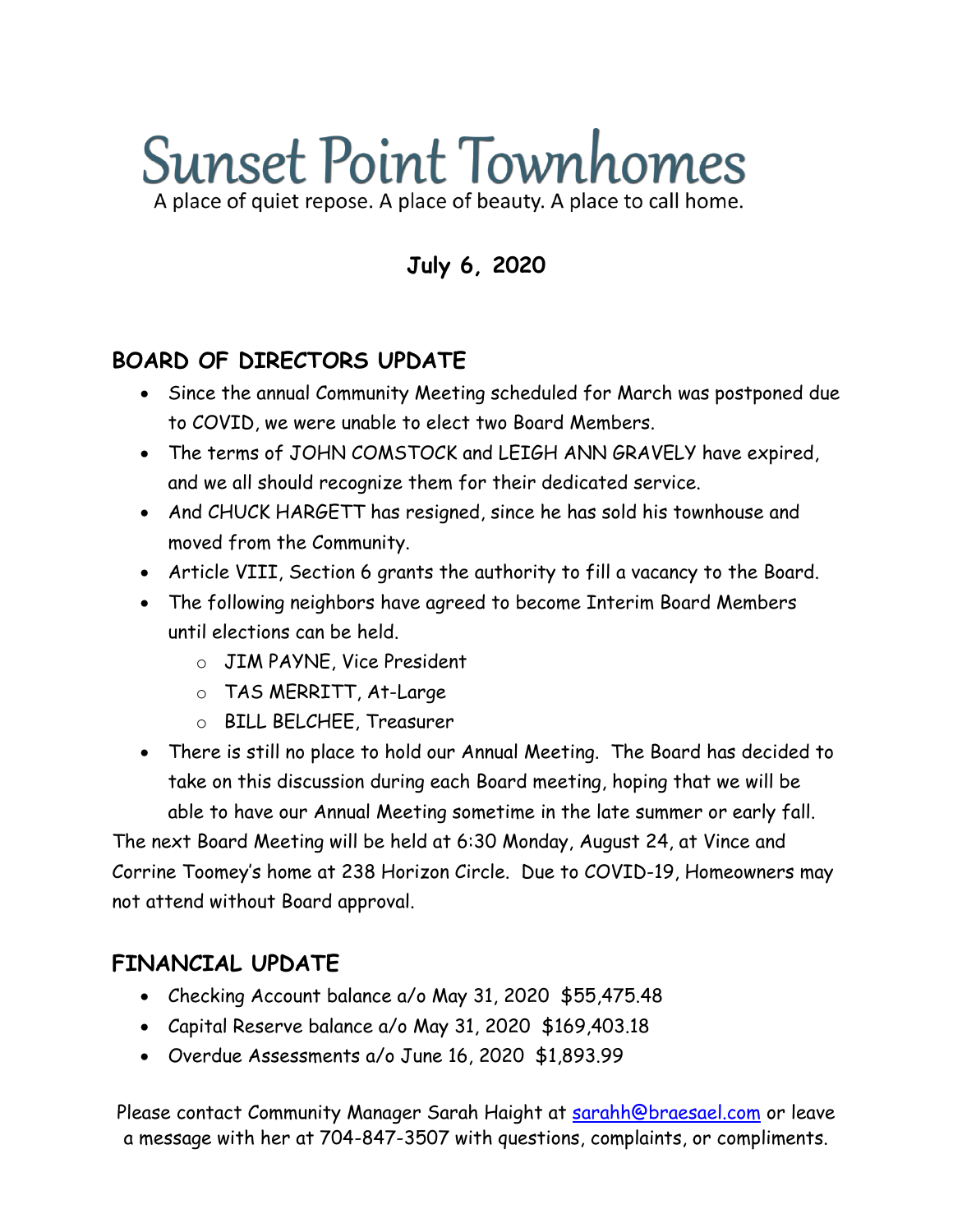## **GOOD OVERDUE ASSESSMENTS POSITION**

- We're in exceptionally good shape during this COVID-19 time.
- Many HOA's have 30% to 40% of their membership that are two months or more behind, presumably due to cash flow reductions.
- We have 3 Homeowners that are 2 months behind. That's 3%!
- And yes, we review these accounts by name each month.
- Because of this exceptionally good response, we have resumed all maintenance activities, including those that had been deferred due to the uncertainty regarding the Assessments.
- Any Homeowner experiencing difficulty meeting the monthly Assessment payment is encouraged to contact any Board Member. We will work with you. After all, the Board Members are Homeowners and neighbors.

# **OTHER FINANCIAL UPDATES**

- Roadway and Parking—We invest \$7K to \$10K per year maintaining and renewing the asphalt surface.
- This year we're budgeted to invest \$18,800 and we've got the money in hand.
- Former Board Member John Comstock will work with RAM Paving to identify the surfaces to be replaced this year.

**GARBAGE CANS** Please remove your garbage cans and receptacles from the sidewalk and driveway within a reasonable 12 to 24 hours.

## **IRRIGATION UPDATE**

- Every year, we must spend to replace sprinkler heads that have been damaged by people who park on the sidewalk. Please ask guests to park in available guest spaces. And yes, we know the guest spaces are unevenly distributed…
- Something new has happened. A sprinkler line—not a sprinkler—has been damaged by a large crape myrtle root. We suspect that other lines may have been damaged by Homeowner digging.
- If a line must be replaced due to Homeowner digging, we will repair that line and add that cost to the Homeowner's Monthly Assessment.